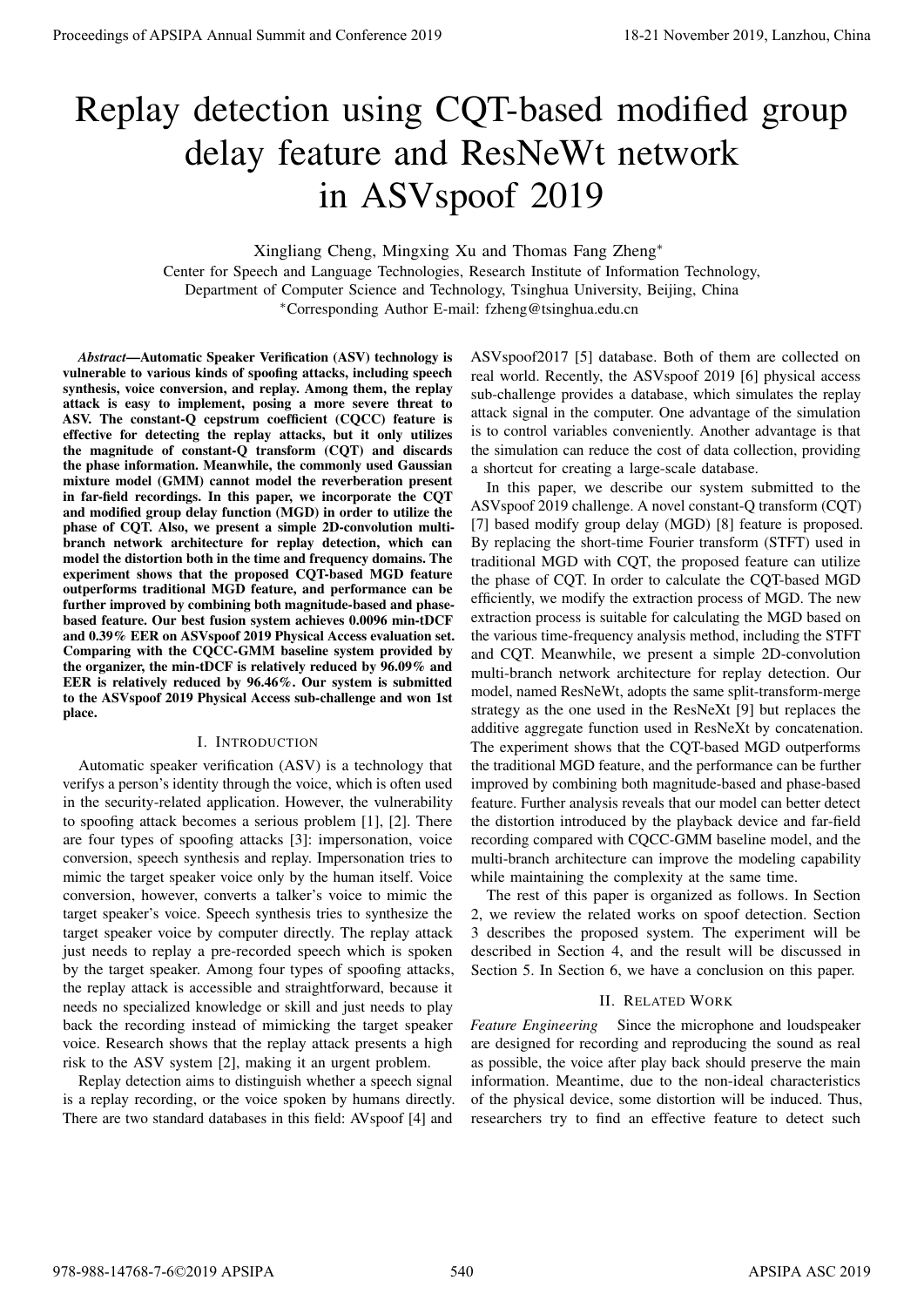distortion. Todisco et al. [7] proposed the constant-Q cepstral coefficient (CQCC) feature, which utilized CQT instead of STFT to convert a voice signal into the frequency domain, and then further transform it to the cepstral domain. The experiment shows that CQCC is generalized well in multiple datasets. Tom et al. [10] use the group delay function in the replay detection task, which not only contains the magnitude information, but also the phase information. Extending previous work, we proposed the CQT-based modified group delay feature, which is a combination of the CQT and modified group delay function. Benefit from the CQT, the proposed feature can have a higher time resolution for higher frequencies, and higher frequency resolution for lower frequencies. Also, the phase based feature is complemented with magnitude feature, so the combination can further boost the performance.

*DNN-based Classifier* The standard Gaussian mixture model (GMM) is a classic model in this field [3], [11], [12], due to its excellent performance. Recently, researchers have been attempted to use DNN in the replay detection task. Cai et al. [13] utilized ResNet model with spectrogram as the feature, FDNN and BLSTM model with CQCC as the feature to detect the replay attacks. Tom et al. [10] utilized the class activation mapping [14] technology to obtain the implicit attention mechanism presented in ResNet, and further use the attention to mask the group delay feature, then feed the new feature into another ResNet model to make the decision. Lavrentyeva et al. [15] utilized a Light CNN (LCNN) architecture to learn the audio representation from the log normalized power magnitude spectrogram extracted via FFT or CQT, and then use a GMM model to distinguish between genuine and spoof classes using the representation extracted by LCNN. Chen et al. [16] utilized ResNet to learn from CQCC and MFCC feature. ResNeXt [9] is an improved version of ResNet, it could be expected to improve the replay detection accuracy. However, ResNeXt only being applied in the ResNet with more than 50 layers. Due to the limited training data, a complex model does not work well. Thus, we proposed the ResNeWt, which can be applied in 18-layer ResNet to gain accuracy effectively while maintaining the complexity. Proceedings of APSIPA Annual Summit at Conference 2019<br>
Results of the state of Proceedings of the state of the state of the state of the state of the state of the state of the state of the state of the state of the state

# III. THE PROPOSED SYSTEM

In this work, we propose a novel CQT-based modified group delay feature which incorporates the CQT and MGD for a better representation of phase-related information. Also, the ResNeWt model is utilized to detect replay attacks.

### *A. CQT-based Modified Group Delay Feature*

The modified group delay (MGD) function [8] is one of the most commonly used phase feature for speech recognition [17] and converted speech detection [18]. The MGD is derived from the group delay (GD) function, which is defined as the negative derivative of the phase information:

$$
\tau(\omega, t) = -\frac{d(\theta(\omega, t))}{d\omega},\tag{1}
$$

where  $\theta(\omega, t)$  is the phase spectrogram of signal  $x(n)$ , n is the index of the sample points,  $\omega$  and t are the index of frequency bins and frames, respectively. The GD can also be calculated directly from the following formula:

$$
\tau(\omega, t) = \frac{X_R(\omega, t)Y_R(\omega, t) + X_I(\omega, t)Y_I(\omega, t)}{|X(\omega, t)|^2}, \quad (2)
$$

where  $X(\omega, t)$  and  $Y(\omega, t)$  are the Fourier transform of the signal  $x^t(n)$  and  $nx^t(n)$ , respectively. The  $x^t(n)$  is the signal in frame  $t$ . The subscripts  $R$  and  $I$  denote the real and imaginary parts of Fourier transform.

It should be noted that the GD function will become very spiky when the energy of some frames  $(|X(\omega, t)|^2$  in (2)) are close to zero. The MGD function overcomes this by smoothing the spectrum and reduce the dynamic range, defined as:

$$
\tau_m(\omega, t) = \left(\frac{\tau_m'(\omega, t)}{|\tau_m'(\omega, t)|}\right) |\tau_m'(\omega, t)|^{\alpha}, \tag{3}
$$

where

$$
\tau'_{m}(\omega, t) = \frac{X_{R}(\omega, t)Y_{R}(\omega, t) + X_{I}(\omega, t)Y_{I}(\omega, t)}{|S(\omega, t)|^{2\gamma}}.
$$
 (4)

 $S(\omega, t)$  is the cepstrally smoothed spectrum of  $X(\omega, t)$ ,  $\gamma$  and  $\alpha$  are two parameters which are utilized to reduce the dynamic range, varing from 0 to 1.

The traditional MGD is based on the STFT. Recent studies show that CQT is more powerful than STFT in replay detection task [7]. Thus, we try to incorporate the CQT and MGD to construct a more powerful phase-based feature. However, considering the varying number of samples used in the CQT calculation of each frequency bin, the traditional frame-byframe extraction is infeasible. To overcome this problem, we proposed a new MGD extraction process. It consists of three steps. Firstly, calculating the spectrogram on the unframed original signal  $x(n)$  and  $nx(n)$ , denoted as:

$$
X(\omega, t) = \Phi(x(n)),\tag{5}
$$

$$
Y(\omega, t) = \Phi(nx(n)),\tag{6}
$$

where  $\Phi(\bullet)$  can be arbitrary time-frequency analysis method, including the STFT and the CQT. Secondly, calculating the auxiliary spectrogram to compensate the bias between the spectrum calculated on a framed signal  $nx^{t}(n)$ , and the spectrum calculated on an unframed original signal  $nx(n)$ :

$$
Y'(\omega, t) = Y(\omega, t) - t \times T \times X(\omega, t), \tag{7}
$$

where  $T$  is the duration between the beginning of two adjacent frames. Lastly, the MGD is calculated as

$$
\tau_m(\omega, t) = \left(\frac{\tau_m''(\omega, t)}{|\tau_m''(\omega, t)|}\right) |\tau_m''(\omega, t)|^{\alpha}, \tag{8}
$$

where

$$
\tau_m''(\omega, t) = \frac{X_R(\omega, t)Y_R'(\omega, t) + X_I(\omega, t)Y_I'(\omega, t)}{|S(\omega, t)|^{2\gamma}}.
$$
 (9)

Obviously, the new extraction process is suitable for both traditional MGD and the proposed CQT-based MGD.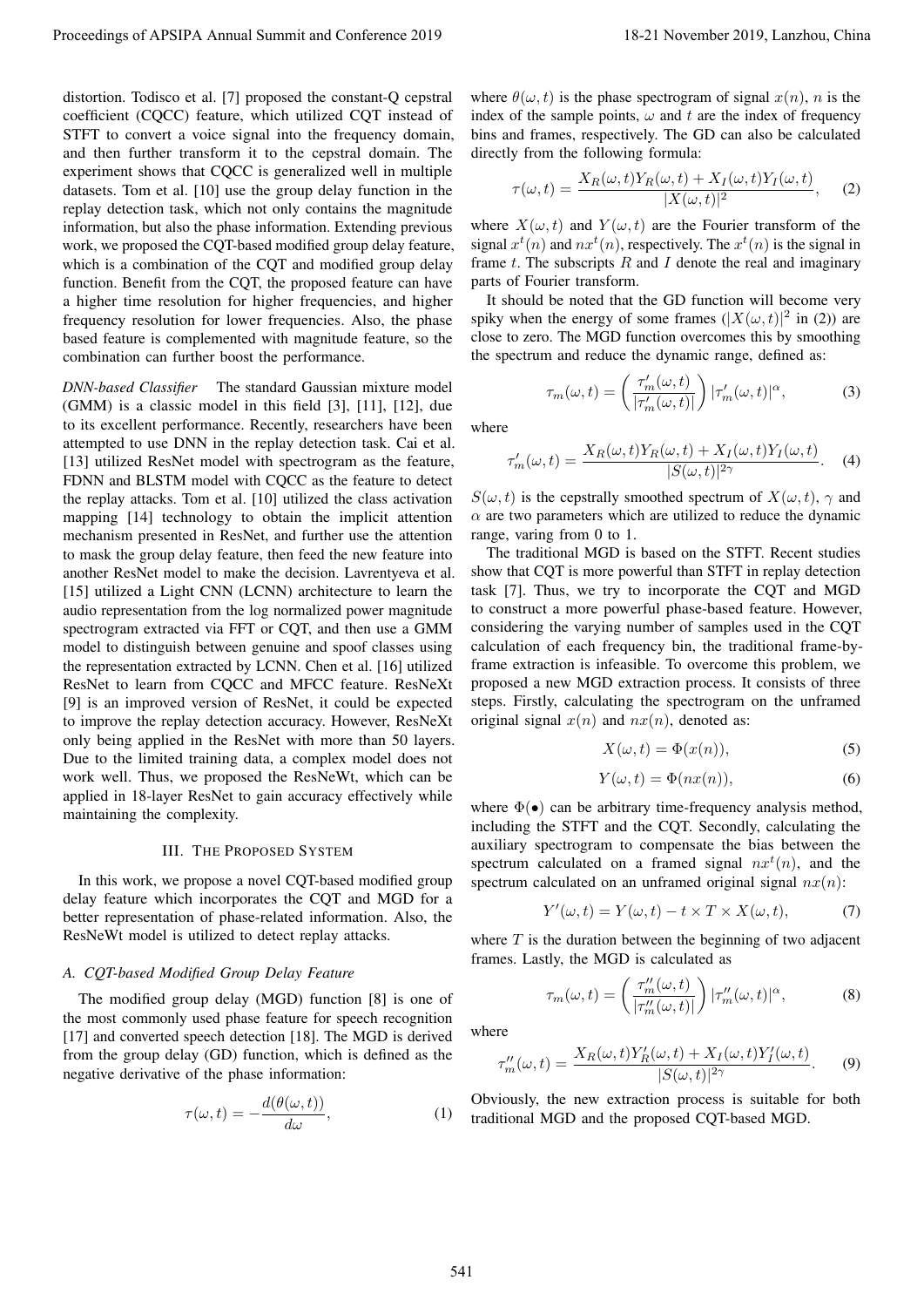# *B. ResNeWt*

ResNet is a popular model in image recognition [19], also has been utilized in the replay detection task [10], [13], [16]. The key point of ResNet is its residual module, as demonstrated in Fig. 1 (a). Based on the ResNet, ResNeXt [9] adopt a splitting, transforming and aggregating strategy to gain accuracy effectively while maintaining the complexity. A two-layer block adopts the same strategy as used in ResNeXt is demonstrated in Fig. 1 (b), however, it equals to trivially a wide, dense module [9]. So the idea of ResNeXt is not suitable for the model using the two-layer building block, for example, the 18-layer ResNet. Thus, we modify the aggregate function used in ResNeXt to construct a new model, named ResNeWt, which can be performed on all types of the ResNet. A basic block of ResNeWt is demonstrated in Fig. 1 (c), which can be defined as: Proceedings of APSIPA Annual Summit and Conference 2019<br> *Proceedings of APSIPA Annual Summit and Conference 2019*<br> *Proceeding and Conference 2019*<br> **And Conference 2019** 2. The conference 2019 18-21 November 2019 18-21

$$
\mathbf{Y} = \mathbf{X} + \sum_{i=1}^{D} f_i(\mathbf{X}), \qquad (10)
$$

where  $Y$  is the output of the building block,  $X$  is an input tensor,  $f_i(\bullet)$  can be an arbitrary function which splits the input first and then transform them,  $D$  is the size of the set of transformations to be aggregated,  $\Xi$  is the aggregate function that concatenates the tensor along the channel dimension, defined as:

$$
\mathop{\Xi}_{i=1}^{D}[S_1^{(i)},...,S_{C_i}^{(i)}] = [S_1^{(1)},...,S_{C_1}^{(1)},S_1^{(2)},...,S_{C_D}^{(D)}],\qquad(11)
$$

where  $[S_1^{(i)},...,S_k^{(i)}]$  is a k-channel tensor.

In this work, an 18-layer ResNeWt (ResNeWt18) is constructed by reference to the structure of 18-layer ResNet (ResNet18). The building block of ResNeWt18 has two 3x3 convolutional layers. The first convolutional layer is the same as the one in ResNet; the second 3x3 convolutional layer is split into 32 groups [20]. The number of the channel is doubled compare with ResNet18. To prevent the potentially overfitting problem, we add a dropout layer after the global average layer. The overall structure is described in Table I.

# IV. EXPERIMENTS

# *A. Dataset*

The dataset provided in ASVspoof 2019 [6] physical access sub-challenge was used in this paper. It contains the simulated bona fide and the simulated replay spoofing access attempts. The source signals for performing simulation are from the VCTK<sup>1</sup> corpus. Room acoustics are simulated by Roomsimove toolbox $2$  and replay devices are simulated using the generalized polynomial Hammerstein model and the synchronized sweptsine tool<sup>3</sup>. For more details, see [6].

# *B. Evaluation Metrics*

In ASVspoof 2019 challenge, the *minimum normalized tandem detection cost function* (min-tDCF) [6], [21] is used

#### TABLE I

THE OVERALL ARCHITECTURE OF RESNEWT18. THE SHAPE OF A RESIDUAL BLOCK [19] IS INSIDE THE BRACKETS, AND THE NUMBER OF STACKED BLOCKS ON A STAGE IS OUTSIDE THE BRACKETS. "C=32" MEANS THE GROUPED CONVOLUTIONS [20] WITH 32 GROUPS. "2-D FC" MEANS A FULLY CONNECTED LAYER WITH 2 UNITS.

| <b>Stage</b>      | <b>Output Shape</b> | <b>Detail</b>                                                                           |  |  |
|-------------------|---------------------|-----------------------------------------------------------------------------------------|--|--|
| conv1             | $256 \times 128$    | $7 \times 7$ , 64, stride 2                                                             |  |  |
|                   | $128 \times 64$     | $3 \times 3$ max pool, stride 2                                                         |  |  |
| conv2             |                     | $\begin{array}{c} 3\times 3,\ 128,\\ 3\times 3,\ 128,\ C=32 \end{array}\Big] \times 2$  |  |  |
| conv3             | $64 \times 32$      | $\begin{array}{c c}3\times3,~256,\\3\times3,~256,~C=32\end{array}\Big \times2$          |  |  |
| conv <sub>4</sub> | $32 \times 16$      | $\begin{array}{c c} 3\times3,~512,\\ 3\times3,~512,~C=32 \end{array} \Big  \times 2$    |  |  |
| conv <sub>5</sub> | $16 \times 8$       | $\begin{array}{c c} 3 \times 3, 1024, \\ 3 \times 3, 1024, C = 32 \end{array} \times 2$ |  |  |
|                   | $1 \times 1$        | global average pool, dropout,<br>2-d fc, softmax                                        |  |  |

as the primary metric, which can be simply calculated as:

$$
t\text{-DCF}_{\text{norm}}^{\text{min}} = \min_{s} \beta P_{\text{miss}}^{\text{cm}}(s) + P_{\text{fa}}^{\text{cm}}(s),\tag{12}
$$

where  $P_{\text{miss}}^{\text{cm}}(s)$  and  $P_{\text{fa}}^{\text{cm}}(s)$  are, respectively, the *miss rate* and the *false alarm rate* of the countermeasure (CM) system at threshold s,  $\beta$  is a cost which depends on the t-DCF parameters and ASV errors ( $\beta \approx 2.0514$  in ASVspoof 2019 physical access development set with the ASV score provided by organizers [6]). The *equal error rate* (EER) [6] is also used as the secondary metric.

# *C. Experimental Setup*

*1) Feature:* In this work, we utilized the STFT and the CQT to extract the magnitude-based or phase-based time-frequency representation (TFR). They were:

- *Magnitude-based feature*: The traditional log power magnitude spectrogram based on FFT (*Spectrogram*), Mel scale filter banks (*MelFbanks*) and log power magnitude spectrogram based on CQT (*CQTgram*).
- *Phase-based feature*: The tranditional *MGD* feature and the proposed CQT-based MGD (*CQTMGD*) feature.

Spectrogram and MelFbanks were extracted with 50 ms frame length, 32 ms frame shift, 1024 FFT point, Hamming window. Total of 128 Mel filter banks was extracted in MelFbanks. MGD was extracted with 50 ms frame length, 25 ms frame shift, Hamming window, 1024 FFT point,  $\alpha = 0.6$ , and  $\gamma = 0.3$ . CQTgram and CQTMGD were extracted with 32 ms frame shift, Hanning window, 11 octaves, and 48 bin per octave. For CQTMGD, we set  $\alpha = 0.35$  and  $\gamma = 0.3$ . All the features were truncated along the time axis to reserved exactly 256 frames. The feature less than 256 frames would be extended by repeating their contents. Finally, for simplicity, all the features are resized to  $512 \times 256$  by bilinear interpolation.

<sup>1</sup>http://dx.doi.org/10.7488/ds/1994

<sup>2</sup>http://homepages.loria.fr/evincent/software/Roomsimove 1.4.zip

<sup>3</sup>https://ant-novak.com/pages/sss/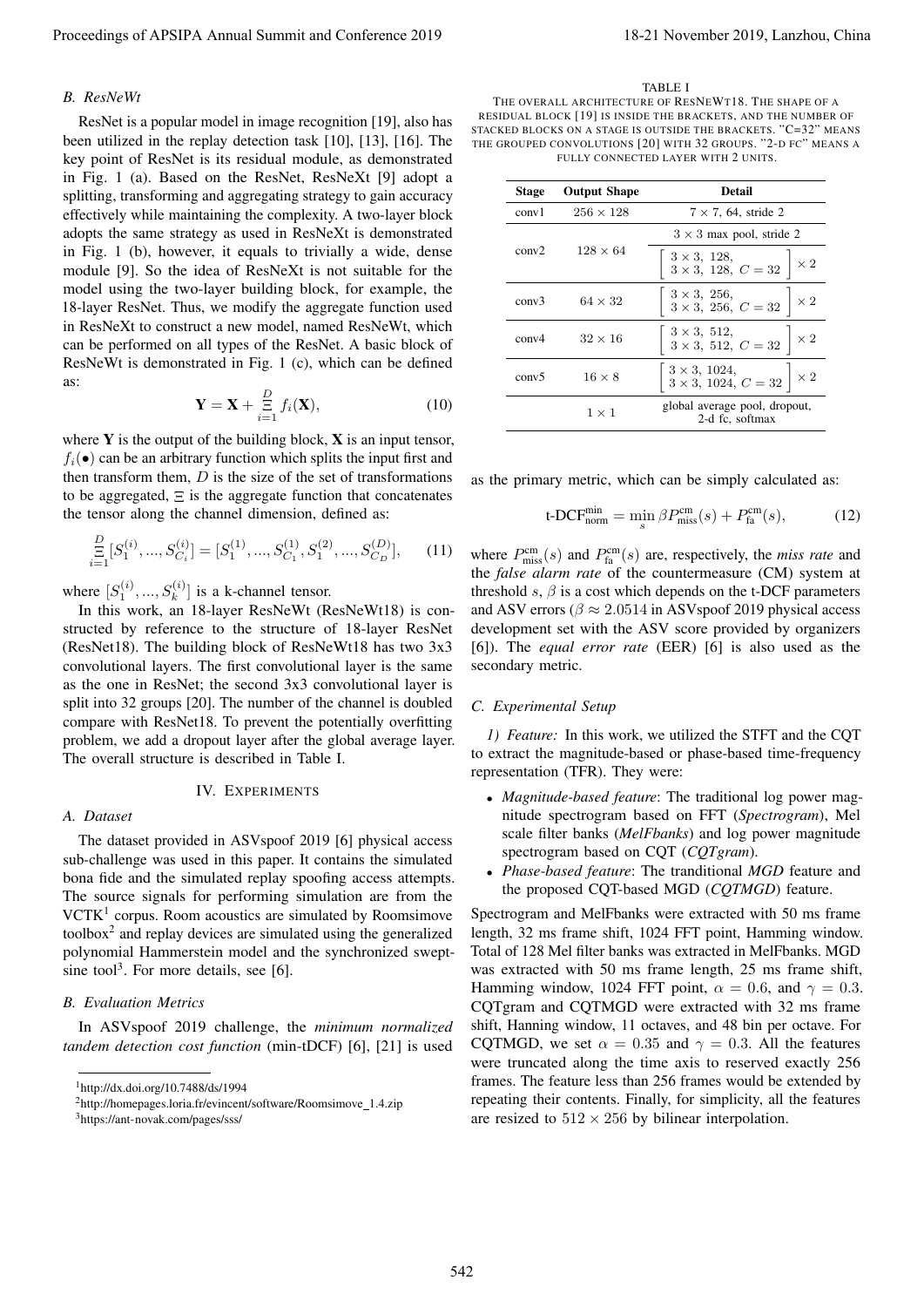

Fig. 1. Demonstration of the building blocks. (a) A block of ResNet [19]. (b) A block adopts the same strategy as used in ResNeXt [9]. (c) A block of ResNeWt. A layer is denoted as (#input channels, kernel size, #output channels).

TABLE II RESULTS ON ASVSPOOF 2019 PHYSICAL ACCESS CHALLENGE

| <b>Description</b> | System               | <b>Dev</b>               |       | Eval                         |           |
|--------------------|----------------------|--------------------------|-------|------------------------------|-----------|
|                    |                      | $t$ -DC $F_{norm}^{min}$ |       | $EER(\%) t-DCF_{norm}^{min}$ | $EER(\%)$ |
| <b>Baseline</b>    | LFCC-GMM [6]         | 0.2554                   | 11.96 | 0.3017                       | 13.54     |
|                    | COCC-GMM [6]         | 0.1953                   | 9.87  | 0.2454                       | 11.04     |
|                    | T24 [22]             | 0.0114                   | 0.44  | 0.0215                       | 0.77      |
| Other Teams        | T <sub>10</sub> [22] | 0.0065                   | 0.24  | 0.0168                       | 0.66      |
|                    | T44 [22]             | 0.0032                   | 0.13  | 0.0161                       | 0.59      |
|                    | T45 [22]             | 0.0054                   | 0.30  | 0.0122                       | 0.54      |
|                    | Spectrogram          | 0.0882                   | 3.15  |                              |           |
| Single System      | MelFbanks (A)        | 0.0428                   | 1.70  |                              |           |
| (Magnitude)        | CQTgram(B)           | 0.0110                   | 0.39  |                              |           |
|                    | $A&B^a(C)$           | 0.0093                   | 0.41  | 0.0134                       | 0.52      |
| Single System      | MGD (D)              | 0.0246                   | 0.97  | 0.0465                       | 2.15      |
| (Phase)            | COTMGD (E)           | 0.0149                   | 0.54  | 0.0250                       | 0.94      |
|                    | $C+D^b$              | 0.0061                   | 0.28  |                              |           |
| Fusion             | $C+E^b$              | 0.0072                   | 0.31  |                              |           |
|                    | $C+D+E^b$            | 0.0049                   | 0.20  | 0.0096                       | 0.39      |

 $A \& B$ : concatenating the feature A and B along the frequency axis<sup>4</sup>.

<sup>b</sup> *C+D+E*: fusion by averaging the scores of subsystems C, D, and E.

*2) ResNeWt:* The ResNeWt18 was optimized by Adam algorithm with  $10^{-3.75}$  as learning rate and 16 as batch size. The training process was stopped after 50 epochs. The loss function was the binary cross-entropy between the predictions and targets. The dropout radio was set to 0.5. The output of the "bona fide" node at last full connection layer was obtained as the output score (before softmax).

*3) Fusion:* A score level fusion was performed to combine the models trained by different features. For the sake of simplicity, the ensemble system averages the output score of all subsystems. A greedy-based strategy was used in selecting subsystems. First, the best system was chosen. Then one system was been selected greedily each time according to the mintDCF performance of the ensemble system evaluated on the development set. The selection process would not stop until the performance was stable.

# V. RESULTS AND DISCUSSION

### *A. Results on ASVspoof 2019*

TABLE III DEFINITION OF ATTACK SOURCE

| Factor                    | <b>Parameter</b>                                             | Level                            |                                    |                        |  |
|---------------------------|--------------------------------------------------------------|----------------------------------|------------------------------------|------------------------|--|
|                           |                                                              | Α                                | в                                  | C                      |  |
| $\mathbf{D}^{\text{a}}$   | distance (cm)                                                |                                  | $10 \sim 50$ $50 \sim 100$ $> 100$ |                        |  |
| $\mathbf{O}^{\mathsf{b}}$ | $OBc$ (kHZ)<br>$minFd$ (Hz)<br>linearity <sup>e</sup> $(dB)$ | $\infty$<br>$\theta$<br>$\infty$ | >10<br>${}< 600$<br>>100           | < 10<br>> 600<br>< 100 |  |

<sup>a</sup> *D*: attacker-to-talker distance.

<sup>b</sup> *Q*: replay device quality.

<sup>c</sup> *OB*: occupied bandwith.

<sup>d</sup> *minF*: lower bound of OB.

<sup>e</sup> linearity: linear/non-linear OB power difference.

Table II depicts a quantitative comparison of the replay detection systems. Among all single systems, the CQTgram achieve the lowest EER and almost the lowest min-tDCF. The concatenation of CQTgram and MelFbanks slightly improves the min-tDCF, meanwhile, also affects the EER. We attribute it to the variance of the model, thus the main contribution is still from the CQTgram. Also, the CQTgram performs better than Spectrogram or MelFbanks, and the CQTMGD performs better than MGD as well. These phenomena indicate that the CQT are more suitable than FFT in this dataset/task. The fusion of single systems further improves performance, indicate the complementarity between magnitude and phase, and between CQT and FFT. Also, the performance of CQTMGD feature is competitive, and a further improvement achieved when it is fused with other feature, demonstrated the effectiveness of this feature.

Finally, the fusion system and the three subsystems were submitted to ASVspoof 2019 challenge. As we can see in Table II, all systems have a stable performance on both development and evaluation set, indicating a good generalization ability of the model. All the systems perform better than the best baseline system (CQCC-GMM), also better than the systems submitted by other teams.

# *B. Error Analysis*

To better understand the model's ability, let us look at the performance against different attack sources in detail. Two factors have been used in identifying the attack sources:

<sup>4</sup>Specially, We do not resize the shape of the concatenated feature, so it equals to  $656 \times 256$  ( $656 = 528$ (CQTgram) + 128(MelFBank)).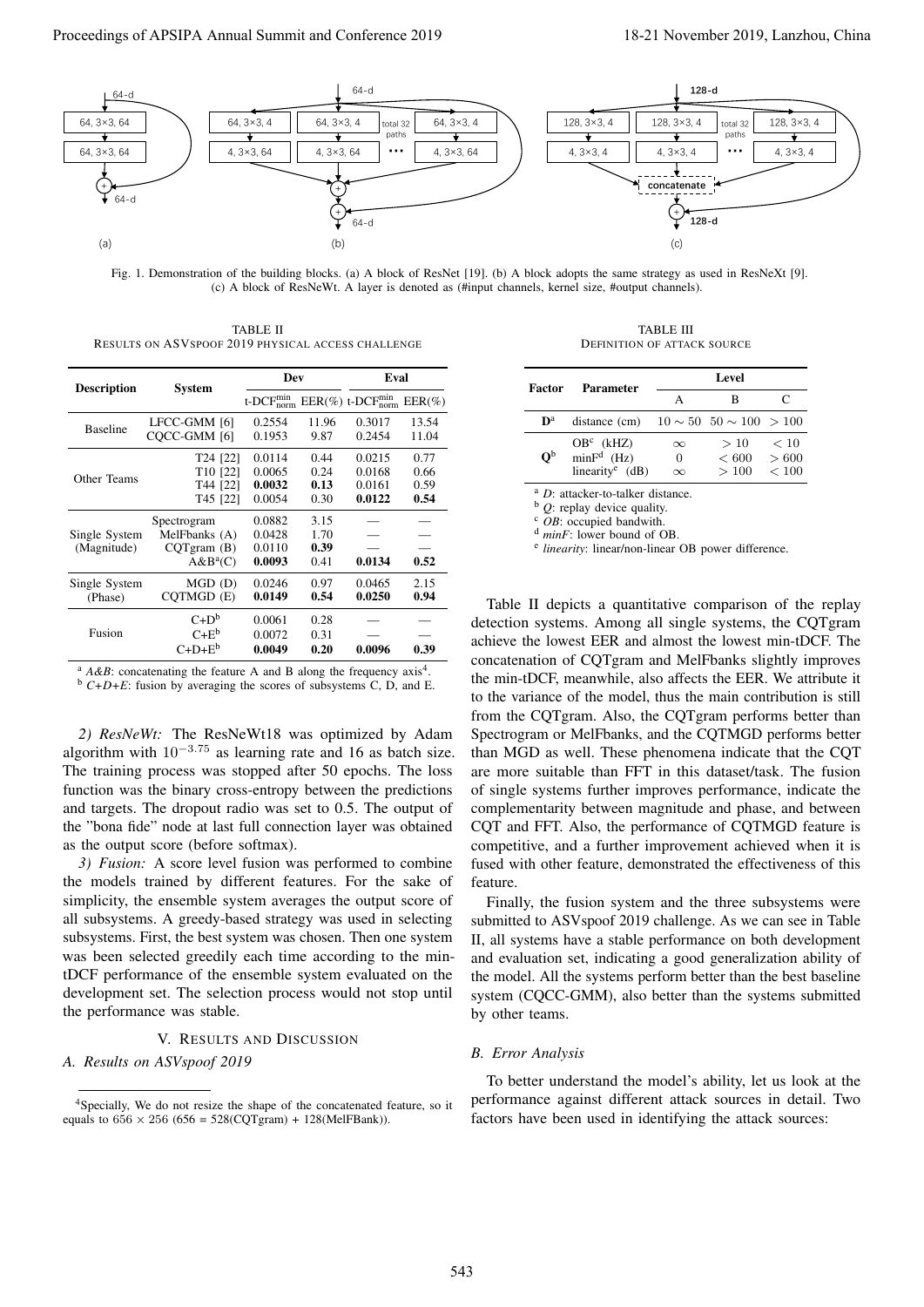TABLE IV REPLAY DETECTION PERFORMANCE UNDER DIFFERENT ATTACK CONDITIONS  $(EER(\%))$  ON THE EVALUATION SET

| Model |       |      | <b>COCC-GMM</b> |      |      | <b>ResNeWt</b> (fusion) |
|-------|-------|------|-----------------|------|------|-------------------------|
|       |       | в    | C               | A    | B    | C                       |
| A     | 25.28 | 6.16 | 2.13            | 0.86 | 0.30 | 0.12                    |
| В     | 21.87 | 5.26 | 1.61            | 0.49 | 0.33 | 0.09                    |
| C     | 21.10 | 4.70 | 1.79            | 0.54 | 0.30 | 0.09                    |

<sup>∗</sup> See in Table III for the meaning of the symbols.

TABLE V CONTRIBUTION ANALYSIS ON THE ASVSPOOF 2019 PHYSICAL ACCESS DEVELOPMENT SET<sup>5</sup>

| <b>Feature</b> | Model                               | $t$ -DC $F_{norm}^{min}$                                     | $EER(\%)$                                                |  |
|----------------|-------------------------------------|--------------------------------------------------------------|----------------------------------------------------------|--|
| COCC           | <b>GMM</b> [6]<br>ResNet<br>ResNeWt | 0.1953<br>0.0501<br>$\downarrow$ 74.4%<br>0.0419<br>178.5%   | 9.87<br>179.9%<br>1.98<br>1.67<br>$\downarrow$ 83.1%     |  |
| CQTgram        | ResNet<br>ResNeWt                   | $0.0124 \downarrow 93.7\%$<br>0.0110 ↓94.4%                  | $0.46 \downarrow 95.3\%$<br>$0.39 \sqrt{96.1\%}$         |  |
| <b>MGD</b>     | ResNet<br>ResNeWt                   | $0.0314$ $\downarrow 83.9\%$<br>0.0297<br>$\downarrow$ 84.8% | 1.28 $\downarrow 87.0\%$<br>1.22 187.6%                  |  |
| <b>COTMGD</b>  | ResNet<br>ResNeWt                   | 0.0223<br>$\downarrow 88.6\%$<br>L90.8%<br>0.0180            | $\downarrow$ 92.1%<br>0.78<br>$\downarrow$ 92.8%<br>0.71 |  |

- *Recording Distance (D)*: the distance between the talker and the attacker's microphone when the attacker secretly recorded the talker's voice. This factor affects the quality of the recording, specifically, the degree of reverberation.
- *Playback Device Quality (Q)*: the quality of the playback device when the attacker performs the replay attack. This factor is related to the degree of distortion in the frequency domain.

Each factor is categoried into three levels, and the detail information is shown in Table III.

As shown in Table IV, the ResNeWt works well in all conditions, while the GMM model shows a much higher EER when the quality of the playback device is well (Q=A). For the factor of recording distance, the performance is simular between D=B and D=C, but much differently between D=A and D=B. If we let the Q=A, and then observe the performance between D=A and D=B, we will find that the relevant performance drop of the ResNeWt model (  $(0.86 - 0.49)/0.86 = 43.02\%$  ) is much more than the GMM model ( $(25.28 - 21.87)/25.28 =$ 13.49% ). This indicates that the ResNeWt model has a better ability to detect the distortion introduced by far-field recording. One possible reason for this is that the reverberation present in the far-field recordings will cause time-domain distortion. However, the GMM is a frame-level model, that means it has no ability to model the time-domain distortion. Benefited by the 2D convolution, the ResNeWt can model the distortion both in the time and frequency domains, so it has a better ability to detect the reverberation. Proceedings of APSIPA Annual Summit and Conference 2019<br>
Summit and Conference 2019 18-21 November 2019 18-21 November 2019 2019 18-21 November 2019 2019 18-21 November 2019 2019 18-21 November 2019 2019 18-21 November 20

# *C. Contribution Analysis*

In Table V, the performance is increased dramatically when the GMM is replaced by CNN, and a further improvement achieved when the hand-crafted CQCC feature is replaced by the low-level CQTgram. Also, the performance of CQTMGD is better than MGD. This implies that the main contribution of performance improvement comes from CNN's superior modeling capabilities, and the use of low-level feature get better use of the modeling capabilities. Meanwhile, the performance of ResNeWt is consistently better than ResNet, shows that the ResNeWt further improves the modeling capability while maintaining the complexity at the same time.

#### *D. Attention Analysis*

To have a better understanding of how the model works, we further visualize the distribution of model attention by class activation mapping (CAM) [14]. According to the binary classification, the evidence that proves the input signal falling to one category in the meantime indicating the absence of the signal in another category. As we only concern about the positive evidence, all the negative value in CAM is set to zero.

Fig. 2 demostrates the visualization of attention distributions. There are two obviously patterns. Firstly, the model concentrates on the low frequencies (the green solid line box in Fig. 2), indicating the importance of the low-frequency band. This could explain why CQT works better than FFT since the frequency resolution of CQT in low frequencies is much higher than FFT, so such low frequencies are hardly distinguished in FFT-based spectrogram. Also, we should be noticed that this phenomenon is different from the conclusion found in the ASVspoof2017 challenge that shows that the high-frequency band has more information [23]. So it may relate to the dataset and need further analysis.

Secondly, the model draws attention to the head and tail of the signal (the white dashed box in Fig. 2), and we found most of the signal has a leading and trailing silence. It indicates that silence contains some efficient information to detect the replay attack. However, it is not we expect to see, because the attacker can easily trim the silence of the speech before playback, then it is impossible to detect anything in the leading and trailing silence.

# VI. CONCLUSION

In this paper, we present the replay detection system submitted to ASVspoof 2019 challenge. A novel CQT-based MGD feature is proposed to utilized the phase of CQT. An 18-layer ResNeWt model is utilized to detect the replay attacks. Our models have been evaluated on ASVspoof 2019 physical access challenge dataset and show a significant improvement on the ability to detect the distortion introduced by the playback device and the ability to detect the reverberation introduced by far-field recording, compared with CQCC-GMM baseline

<sup>&</sup>lt;sup>5</sup>For better comparability, the structure of the ResNet here is the same as Table I except for the C=1. Also, high-dimensional CQTgram feature is not suitable for GMM. The ResNeXt is absent here because the 18-layer ResNeXt does not exist.